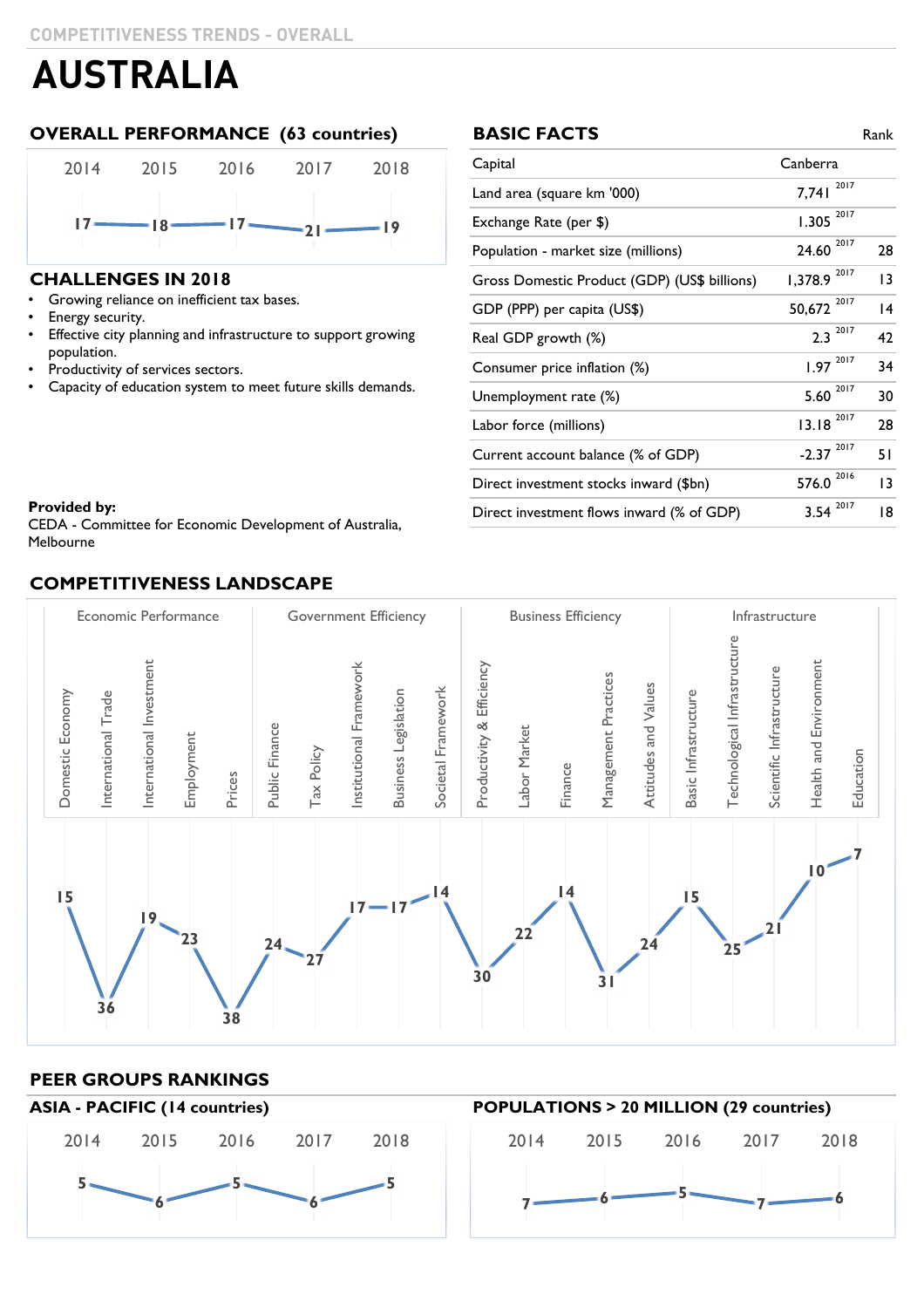### **COMPETITIVENESS EVOLUTION**

The criteria below highlight the 15 biggest Improvements and the 15 biggest Declines in the overall performance of the economy. They are determined by the largest percentage changes in the value of each criterion from one yearbook to the next.

|                                                    | <b>WCY</b> | <b>WCY</b> |                                             | <b>WCY</b> | <b>WCY</b> |
|----------------------------------------------------|------------|------------|---------------------------------------------|------------|------------|
| <b>IMPROVEMENTS</b>                                | 2017       | 2018       | <b>DECLINES</b>                             | 2017       | 2018       |
| 1.1.18 Gross fixed capital formation - real growth | $-2.45$    | 3.06       | 1.1.15 Real GDP growth per capita           | 1.51       | 0.31       |
| 4.1.08 Population - growth                         | 0.95       | 1.96       | 1.5.01 Consumer price inflation             | 1.30       | 1.97       |
| 2.3.08 Exchange rate stability                     | 0.106      | 0.029      | 4.4.11 Energy intensity                     | 56         | 66         |
| 4.5.09 Student mobility inbound                    | 11.27      | 13.91      | 3.3.08 Regulatory compliance (banking laws) | 7.81       | 6.50       |
| 2.3.10 Adaptability of government policy           | 3.63       | 4.47       | 4.3.05 Business expenditure on R&D (%)      | 1.21       | 1.02       |
| 2.1.02 Government budget surplus/deficit (%)       | $-2.51$    | $-1.95$    | 1.3.15 Relocation threats of services       | 4.67       | 4.12       |
| 1.2.08 Exports of goods (\$bn)                     | 190.27     | 230.83     | 4.4.23 Pollution problems                   | 7.91       | 7.01       |
| 3.1.07 Workforce productivity                      | 4.99       | 5.98       | 4.3.02 Total expenditure on R&D (%)         | 2.15       | 1.90       |
| 4.2.03 Mobile Telephone costs                      | 33.2       | 27.1       | 3.3.06 Finance and banking regulation       | 7.28       | 6.50       |
| 2.3.11 Government decisions                        | 3.76       | 4.42       | 1.5.06 Gasoline prices                      | 0.98       | 1.08       |
| 2.1.11 Pension funding                             | 5.10       | 5.92       | 1.1.14 Real GDP growth                      | 2.5        | 2.3        |
| 2.3.07 Foreign currency reserves per capita        | 2,333      | 2,707      | 1.5.02 Cost-of-living index                 | 80.60      | 87.00      |
| 3.4.03 Opportunities and threats                   | 4.88       | 5.65       | 4.3.19 Value added of KTI industries        | 34.1       | 31.5       |
| 3.4.01 Agility of companies                        | 4.74       | 5.48       | 2.1.10 Tax evasion                          | 5.31       | 4.93       |
| 3.2.10 Apprenticeships                             | 4.00       | 4.53       | 3.2.21 Brain drain                          | 5.74       | 5.34       |

### **KEY ATTRACTIVENESS INDICATORS**

From a list of 15 indicators, respondents of the Executive Opinion Survey were asked to select 5 that they perceived as the key attractiveness factors of their economy. The chart shows the percentage of responses per indicator from the highest number of responses to the lowest.

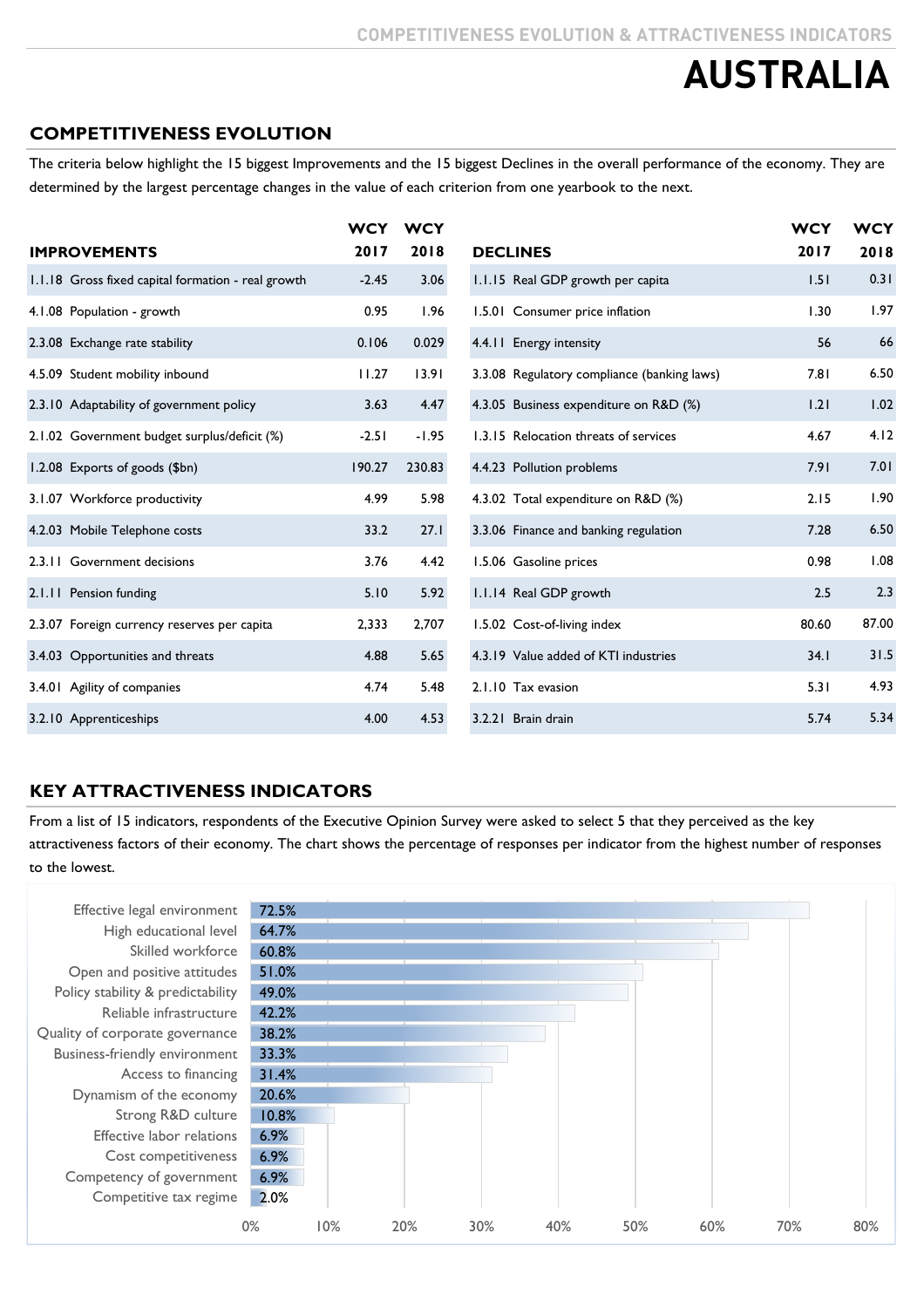### **ECONOMIC PERFORMANCE**



| <b>Sub-Factor Rankings:</b> | 2017 2018 |    |
|-----------------------------|-----------|----|
| Domestic Economy            | 14        | 15 |
| International Trade         | 48        | 36 |
| International Investment    | 77        | 19 |
| Employment                  | 27        | 23 |
| <b>Prices</b>               | 26        | 38 |
|                             |           |    |

### **GOVERNMENT EFFICIENCY**



| <b>Sub-Factor Rankings:</b> | 2017 | 2018 |
|-----------------------------|------|------|
| <b>Public Finance</b>       | 28   | 74   |
| <b>Tax Policy</b>           | 29   | 27   |
| Institutional Framework     | 19   | 17   |
| <b>Business Legislation</b> | 14   | 17   |
| Societal Framework          | 14   | 14   |

### **BUSINESS EFFICIENCY**

![](_page_2_Figure_9.jpeg)

| <b>Sub-Factor Rankings:</b>          |    | 2017 2018 |
|--------------------------------------|----|-----------|
| <b>Productivity &amp; Efficiency</b> | 24 | 30        |
| Labor Market                         | 30 | 22        |
| Finance                              | 13 | 14        |
| <b>Management Practices</b>          | 39 | 3 I       |
| <b>Attitudes and Values</b>          | 34 | 24        |

### **INFRASTRUCTURE**

![](_page_2_Figure_12.jpeg)

| <b>Sub-Factor Rankings:</b>  |    | 2017 2018 |
|------------------------------|----|-----------|
| <b>Basic Infrastructure</b>  | 20 | 15        |
| Technological Infrastructure | 29 | 25        |
| Scientific Infrastructure    | 20 | 21        |
| Health and Environment       |    | ıΩ        |
| Education                    | 16 |           |